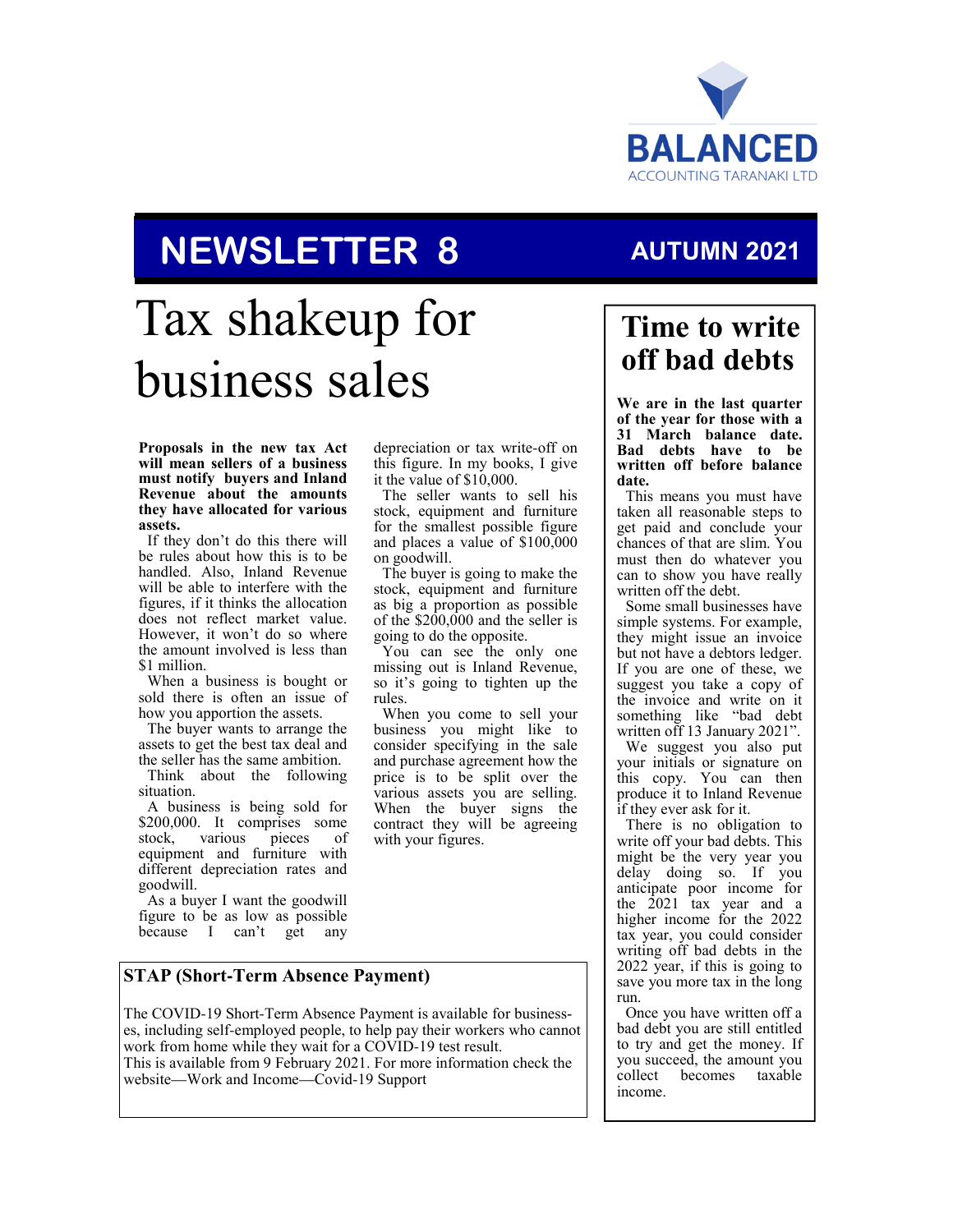#### AUTUMN 2021 p2

# Plan for uncertain future **Nowhere**

**So you've survived the 2020 lockdown, but business might still not be where it was, or where you would like it to be.**

Most businesses surviving after our lockdown have changed how they operate. They've got smarter because they had to.<br>Here's

something worth asking yourself: What if it happens again?

We know we're only one big community transmission away from another lockdown, so what plans do you have, if any?

The fact is most businesses have just been happy to have got through it, but they haven't thought about what worked for them, how they could build on that success, and how they might survive another bout of Covid-19 disruption.

Working from home has been great for a lot of businesses. Many never thought they could do it, and believed it would involve months of planning. With only days to work it out, they found it actually did work.

Others, especially retailers, found they had to either start or beef up their online presence.

Taking these two examples, could working from home be expanded to include all staff, permanently? Could the online marketing be improved, for example by having a simple payment system, or a more streamlined packaging and delivery system?

Planning not only helps you and your business operate more effectively, but can also make the business more attractive for investors or buyers.

What did you do, and how could you improve it – now, in case Covid strikes again?

# Loan scheme extended

**The original scheme for the Government to lend \$10,000 (plus \$1800 for each fulltime employee) to small and**   $median$ **-size affected by Covid-19 has been extended.**

- New businesses which started after 1 April 2020 will be eligible so long as they have remained in business for six months.
- If you have repaid the earlier loan, you can draw down another one.
- You can borrow to buy new equipment and digital infrastructure, not just for running the business.
- The number of days for which there has to have been a 30 percent decline in income has been reduced from 30 days to 14 days.
- New businesses, instead of having to make a comparison with last year, can use the previous month.

#### **PARENTAL LEAVE ENTITLEMENT**

Some people who were on paid parental leave had to return to work for various reasons due to Covid-19. In normal circumstances, they would lose their parental leave entitlement. However, there are some circumstances in which the entitlement won't be lost. If you are affected, go to employment.govt.nz for details.

#### **CRYPTO GAINS TAXABLE**

Inland Revenue is trying to ensure it gets tax on any gains made from purchases of crypto assets. If you have bought Bitcoin and you sell it at a profit, Inland Revenue requires you to include the gain as taxable income. The department has the same attitude to gold and silver. If you buy these assets, it's unlikely there's any other reason for the acquisition except to make a profit on the ultimate sale. Of course, it's also likely if you made a loss it would be claimable.

# **to hide for big salary earners**

**People who earn salaries taxed at source will not be able to avoid the 39 percent tax rate on incomes over \$180,000.** 

The self-employed, who operate their business through a company, can leave a profit in the company to be taxed at 28 percent. When they pay dividends the shareholders will add those dividends to the remainder of the income, so for some people this will merely mean a delay in paying the extra tax.

If the company has most of its shares owned by a family trust, the dividends will go to the trust and be taxed at 33 percent, or could be distributed to beneficiaries who might be taxed at an even lower rate. The family trust is therefore going to be a handy way to avoid this tax and in the past the Commissioner of Inland Revenue has stated this is legitimate.

The Government makes the rules. If it thinks there is too much tax leakage it can change its mind or perhaps put up the top tax rate for trusts to 39 percent.

As always, there are exceptions to the rules. Those people who sell their personal services through companies are expected by Inland Revenue to pay themselves salaries of about 80 percent of the profit and those who get their income from just one source usually need to distribute almost all their profit to themselves.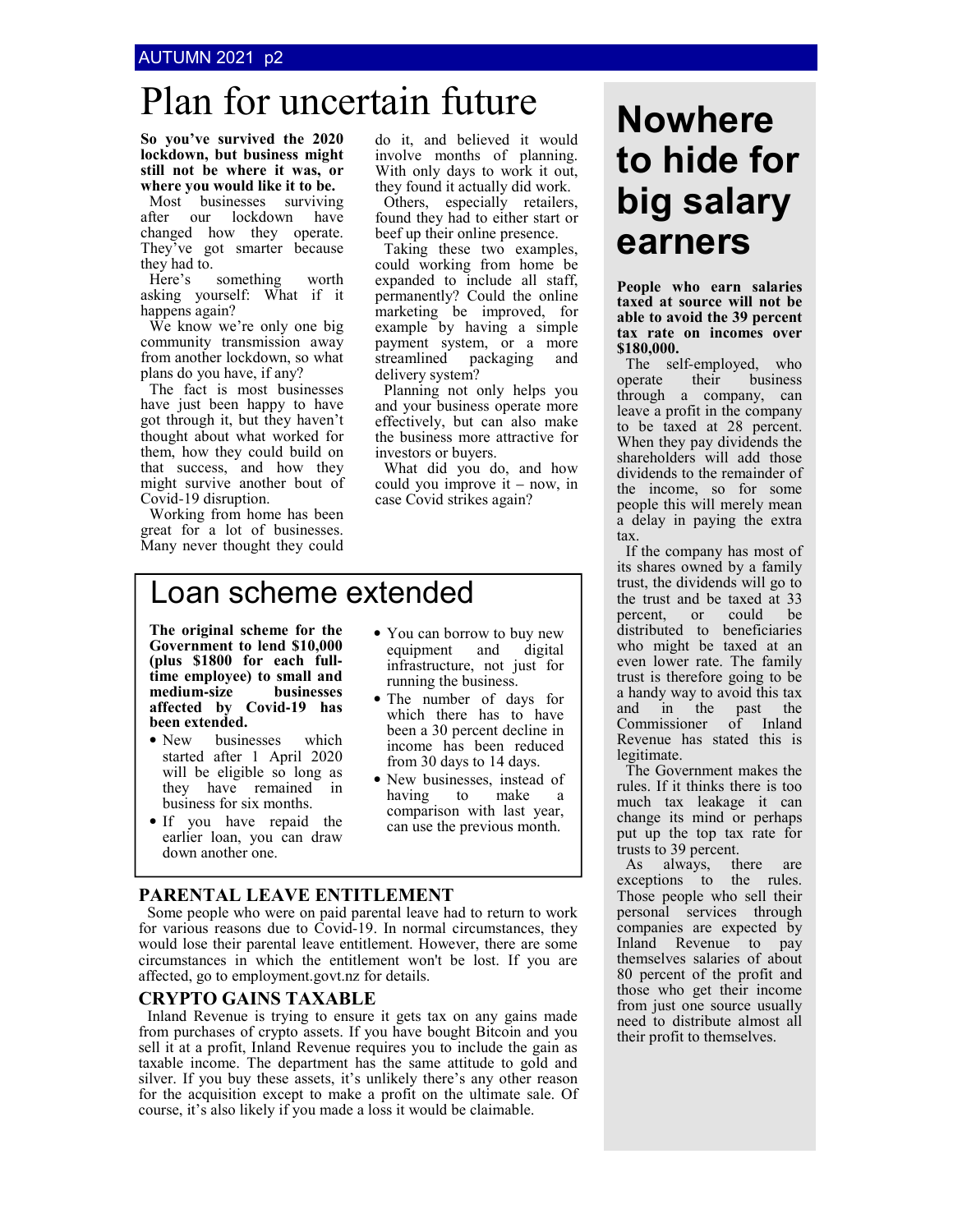#### **AUTUMN 2021**



# **Discuss worker mistakes to avoid more mistakes**

#### **Mistakes by employees are bad for both them and the employer.**

The more often the employee makes them and gets reprimanded, the less secure the person feels and the more mistakes they make.

The solution is to discuss the problem. If the staff member has the right attitude then you can do something about it. Also look at what might be causing mistakes, such as:

- 1 Distractions too many interruptions.
- 2 Failing to follow your firm's systems. The systems need to be written down so they can be referred to (see also number 4).
- 3 Failing to check work or checking it the wrong way. When checking your work, start with the completed work and go back to the source. If you check from the source to the completed job you risk seeing the figures the same way as you did first time and making the same mistake. Checking should always be done in a different way from

the original processing. For example some people prepare<br>their GST returns by returns by<br>the GST highting inclusive figures on their bank statements and adding these up. They usually work from the first bank statement downwards. To check the work, they should add the transactions on the bank statements starting with the last bank statement and work back upwards. Common sense is also important when checking. Does it look right?<br>Not being systematic

- 4 Not being systematic. Checklists are invaluable. Perhaps you should get the employee to develop a checklist with your help. Whenever the employee is involved, they have more ownership of the end product.
- 5 Getting tired the employee may not be taking sufficient breaks or holidays.

## No-link merchant misses sales

A merchant sent emails to his customers offering a special deal for Black Friday, one day only. Purchases had to be made through the website. The only problem was the email did not contain a link to the website. Make it easy for your customers to buy. If you want them to go to your website, make sure they can do it with one click.

### BRIEFLY

#### **Quicker refunds**

One Covid concession by IRD is to allow people who do their GST returns six monthly to switch to one monthly so they can get their GST back faster. You have, of course, to have had your business materially affected by Covid-19. If you do this, you will continue to have to put in monthly GST returns to 30 September 2021. After that you can switch back to 6 -monthly. You have until 31 March 2021 to notify Inland Revenue if you wish to change the frequency of your GST returns.

#### **Debt hibernation**

The business debt<br>ibernation scheme is hibernation scheme is another Covid-19 concession. If your business is in financial trouble, this could help you. The scheme runs to 31 October 2021. It doesn't apply to sole traders. Roughly, if you are trading as a company, for example, make an<br>with your arrangement creditors to pay them a small percentage of the debt for six months.

#### **Kilometre rate**

On 14 December IRD announced a small increase in the kilometre rate for the 2020 financial year. Tier 1, for example –  $0-14,000 \text{km}$  – has increased to 82c per kilometre. If your tax return has already been filed for the 2020 year, you can apply to IRD for a reassessment. Unless you have very high business running costs, it probably isn't worth your time to make a claim.

#### **Part-timer sick leave**

A part-timer who works say 3 days a week, is still entitled to 5 days sick leave after six months of employment. For details go to business.govt.nz